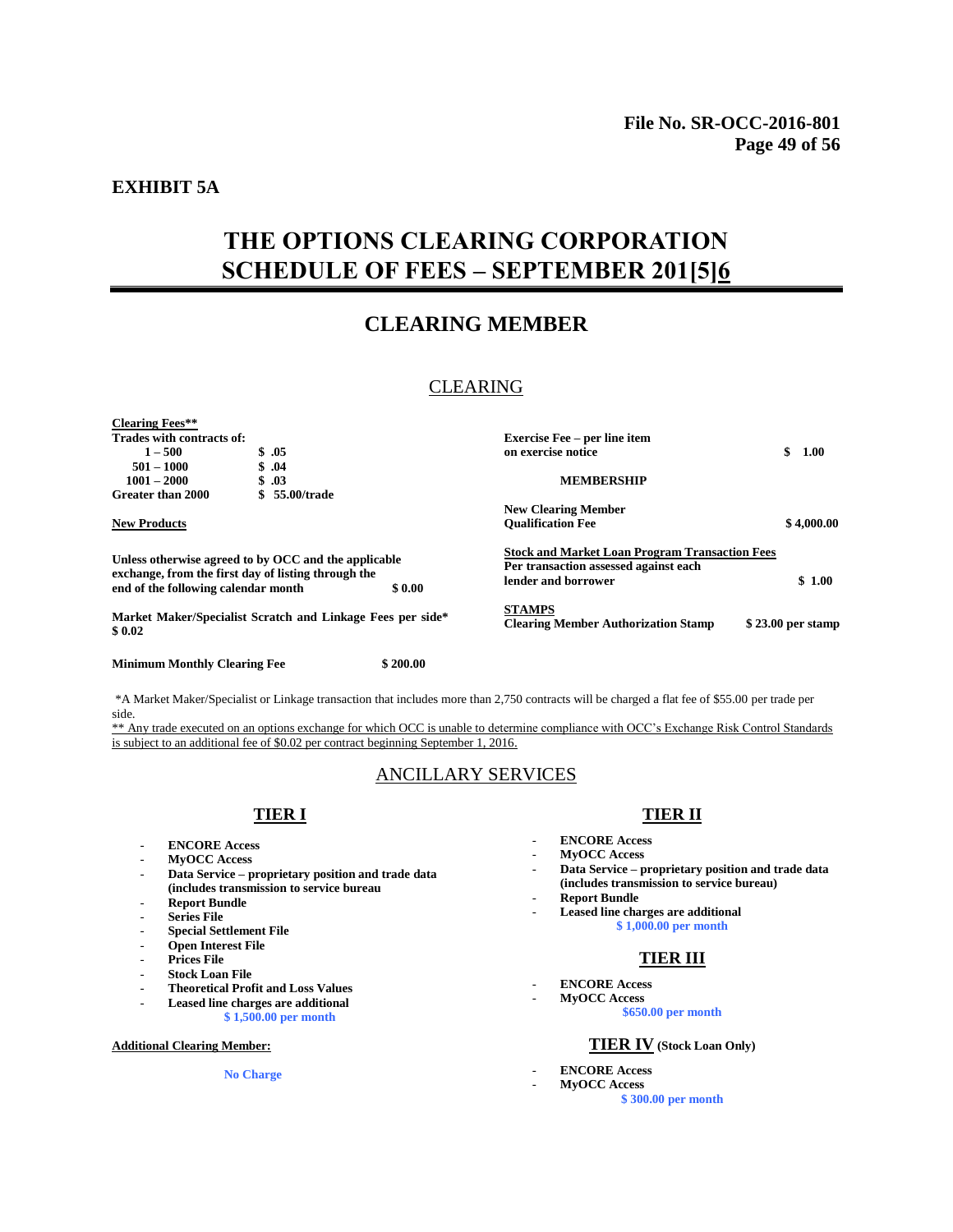## LEASED LINE SERVICES

| T1 line to a Midwest Destination     | $$1,000.00$ per month, per line |
|--------------------------------------|---------------------------------|
| T1 line to an East Coast Destination | $$1,500.00$ per month, per line |
| T1 line to a West Coast Destination  | $$2,000.00$ per month, per line |

# **CLEARING MEMBER/NON-CLEARING MEMBER**

## PUBLICATIONS/BROCHURES

| Disclosure Documents      | .45      |
|---------------------------|----------|
| OCC/ICC By-Laws and Rules | \$ 47.00 |

(Updates can be obtained on a subscription basis for \$47.00 per year.)

## **NON-CLEARING MEMBER**

## SERIES INFORMATION

Non-Clearing Member

Non-Distribution  $$1,750.00$  per month

Distribution \$3,000.00 per month

Real Time Data \$250.00 per month (in addition to fees listed above)

## PRICES INFORMATION

Non-Clearing Member \$3,000.00 per month

## THEORETICAL PROFIT AND LOSS VALUES\*

Non-Clearing Member  $$1,000.00$  per month